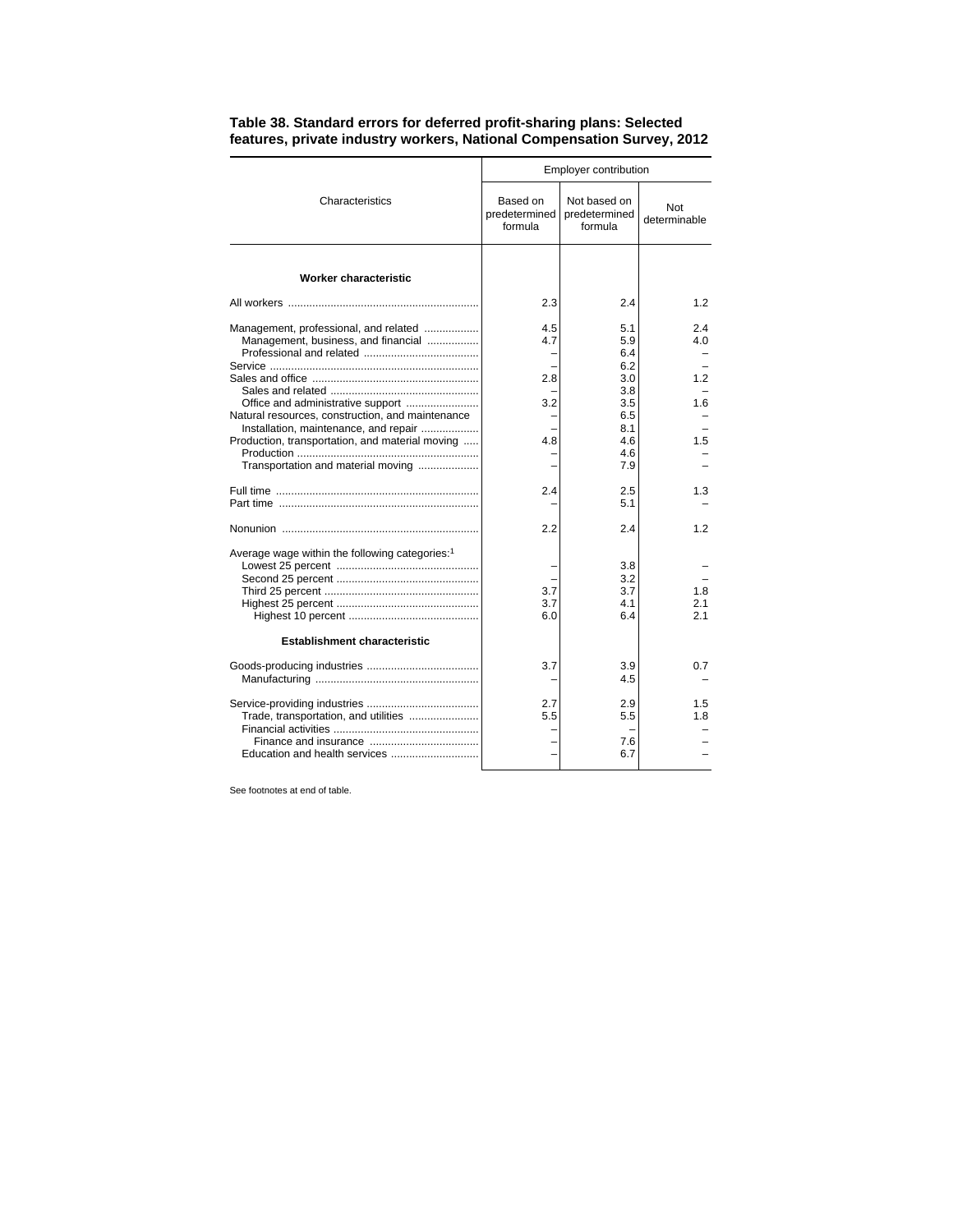## **Table 38. Standard errors for deferred profit-sharing plans: Selected features, private industry workers, National Compensation Survey, 2012—Continued**

|                                                                                       | Allocation formula     |                             |                                              |                                        |                                                 |       |                     |
|---------------------------------------------------------------------------------------|------------------------|-----------------------------|----------------------------------------------|----------------------------------------|-------------------------------------------------|-------|---------------------|
| Characteristics                                                                       | Equally<br>distributed | Proportional<br>to earnings | Proportional<br>to employee<br>contributions | Based on<br>earnings<br>and<br>service | Based on<br>earnings and<br>unit<br>performance | Other | Not<br>determinable |
| <b>Worker characteristic</b>                                                          |                        |                             |                                              |                                        |                                                 |       |                     |
|                                                                                       |                        | 3.4                         | 1.8                                          | 1.7                                    |                                                 |       | 2.0                 |
| Management, professional, and related<br>Management, business, and financial          |                        | 5.2<br>5.6<br>6.9           |                                              |                                        |                                                 |       | 1.3<br>1.6<br>1.6   |
|                                                                                       |                        | 9.7                         |                                              |                                        |                                                 |       | 9.0                 |
|                                                                                       |                        | 4.2                         | L.                                           | 2.8                                    |                                                 |       | 2.1                 |
|                                                                                       |                        | 9.6<br>3.0                  |                                              | 2.1                                    |                                                 |       | 5.7<br>1.5          |
| Office and administrative support<br>Natural resources, construction, and maintenance |                        | 12.5                        |                                              |                                        |                                                 |       | 7.8                 |
| Installation, maintenance, and repair                                                 |                        | 12.7                        |                                              |                                        |                                                 |       | 3.0                 |
| Production, transportation, and material moving                                       |                        | 6.7                         |                                              |                                        |                                                 |       | 3.0                 |
|                                                                                       |                        | 6.9                         |                                              |                                        |                                                 |       | 2.6                 |
| Transportation and material moving                                                    |                        | 8.9                         |                                              |                                        |                                                 |       | 5.3                 |
|                                                                                       |                        |                             |                                              |                                        |                                                 |       |                     |
|                                                                                       |                        | 3.2<br>11.9                 | 1.9                                          | 1.5                                    |                                                 |       | 1.8<br>6.6          |
|                                                                                       |                        |                             |                                              |                                        |                                                 |       |                     |
|                                                                                       |                        | 3.4                         | 1.9                                          | 1.8                                    |                                                 |       | 1.5                 |
| Average wage within the following categories: <sup>1</sup>                            |                        |                             |                                              |                                        |                                                 |       |                     |
|                                                                                       |                        | 8.7<br>4.7                  |                                              | 2.5                                    |                                                 |       | 7.0<br>2.9          |
|                                                                                       |                        | 5.8                         |                                              |                                        |                                                 |       | 3.1                 |
|                                                                                       |                        | 4.3                         | 3.4                                          |                                        |                                                 |       | 0.9                 |
|                                                                                       |                        | 6.8                         |                                              |                                        |                                                 |       | 1.5                 |
| <b>Establishment characteristic</b>                                                   |                        |                             |                                              |                                        |                                                 |       |                     |
|                                                                                       |                        | 7.0                         |                                              |                                        |                                                 |       | 2.8                 |
|                                                                                       |                        | 7.1                         |                                              |                                        |                                                 |       | 3.4                 |
|                                                                                       |                        | 3.9                         | 2.3                                          | 1.6                                    |                                                 |       | 2.3                 |
| Trade, transportation, and utilities                                                  |                        | 7.1                         |                                              |                                        |                                                 |       | 4.4                 |
|                                                                                       |                        | 3.7                         |                                              |                                        |                                                 |       | 1.4                 |
|                                                                                       |                        | 3.2                         |                                              |                                        |                                                 |       | 1.1                 |
|                                                                                       |                        | 7.9                         |                                              |                                        |                                                 |       | 2.3                 |

See footnotes at end of table.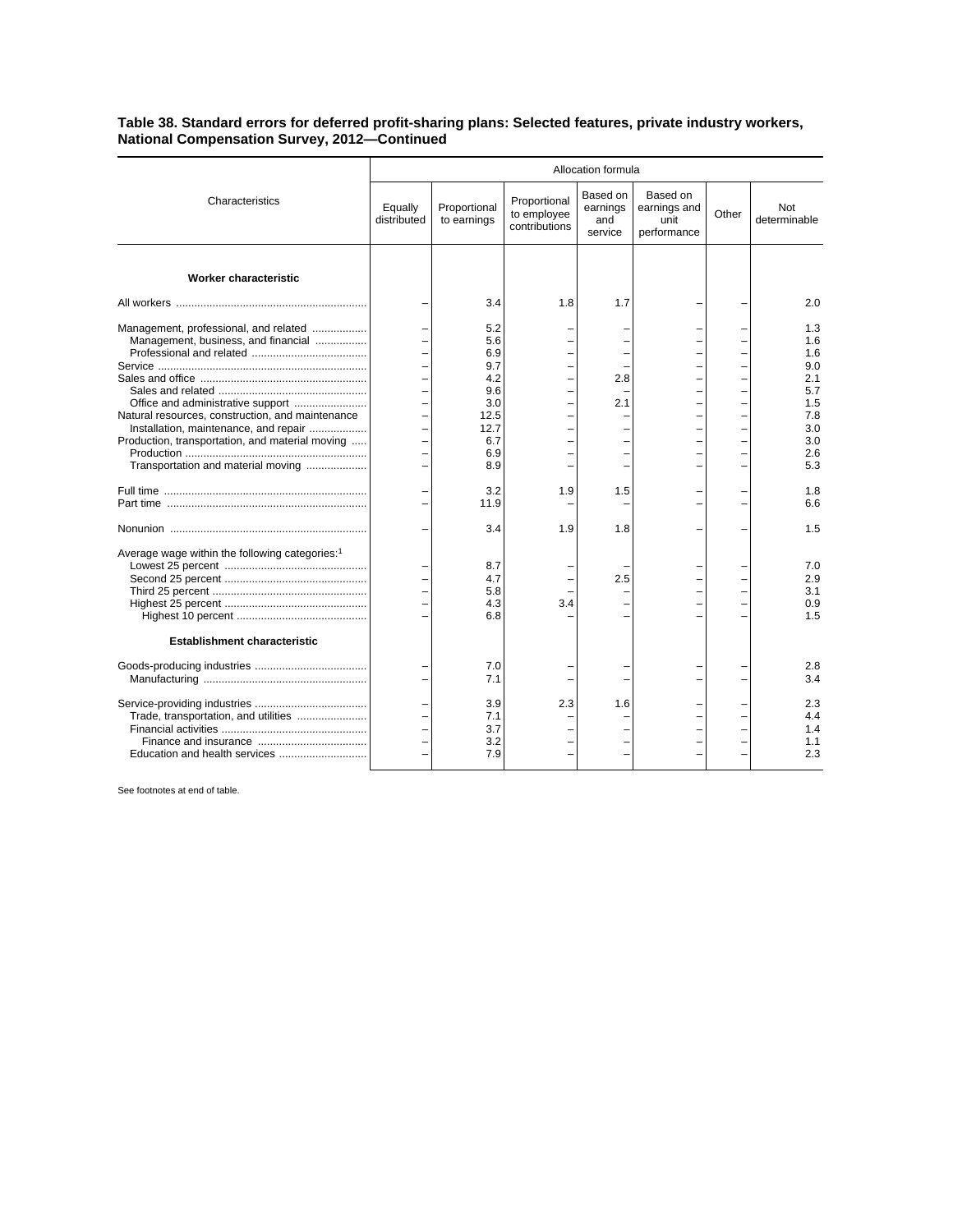|                 | Employer contribution                |                                          |                     |  |  |
|-----------------|--------------------------------------|------------------------------------------|---------------------|--|--|
| Characteristics | Based on<br>predetermined<br>formula | Not based on<br>predetermined<br>formula | Not<br>determinable |  |  |
|                 |                                      |                                          |                     |  |  |
|                 | 3.6                                  | 3.6                                      | 0.4                 |  |  |
|                 |                                      | 4.7                                      |                     |  |  |
|                 |                                      | 5.2                                      |                     |  |  |
|                 | 3.3                                  | 3.8                                      | 2.4                 |  |  |
|                 |                                      | 4.2                                      |                     |  |  |
|                 | 6.7                                  | 6.8                                      | 24                  |  |  |
| Geographic area |                                      |                                          |                     |  |  |
|                 |                                      | 8.5                                      |                     |  |  |
|                 | 1.6                                  | 21                                       | 17                  |  |  |
|                 |                                      | 12.2                                     |                     |  |  |
|                 |                                      | 7.3                                      |                     |  |  |
|                 |                                      | 6.9                                      |                     |  |  |
|                 |                                      | 9.3                                      |                     |  |  |
|                 |                                      |                                          |                     |  |  |

## **Table 38. Standard errors for deferred profit-sharing plans: Selected features, private industry workers, National Compensation Survey, 2012—Continued**

See footnotes at end of table.